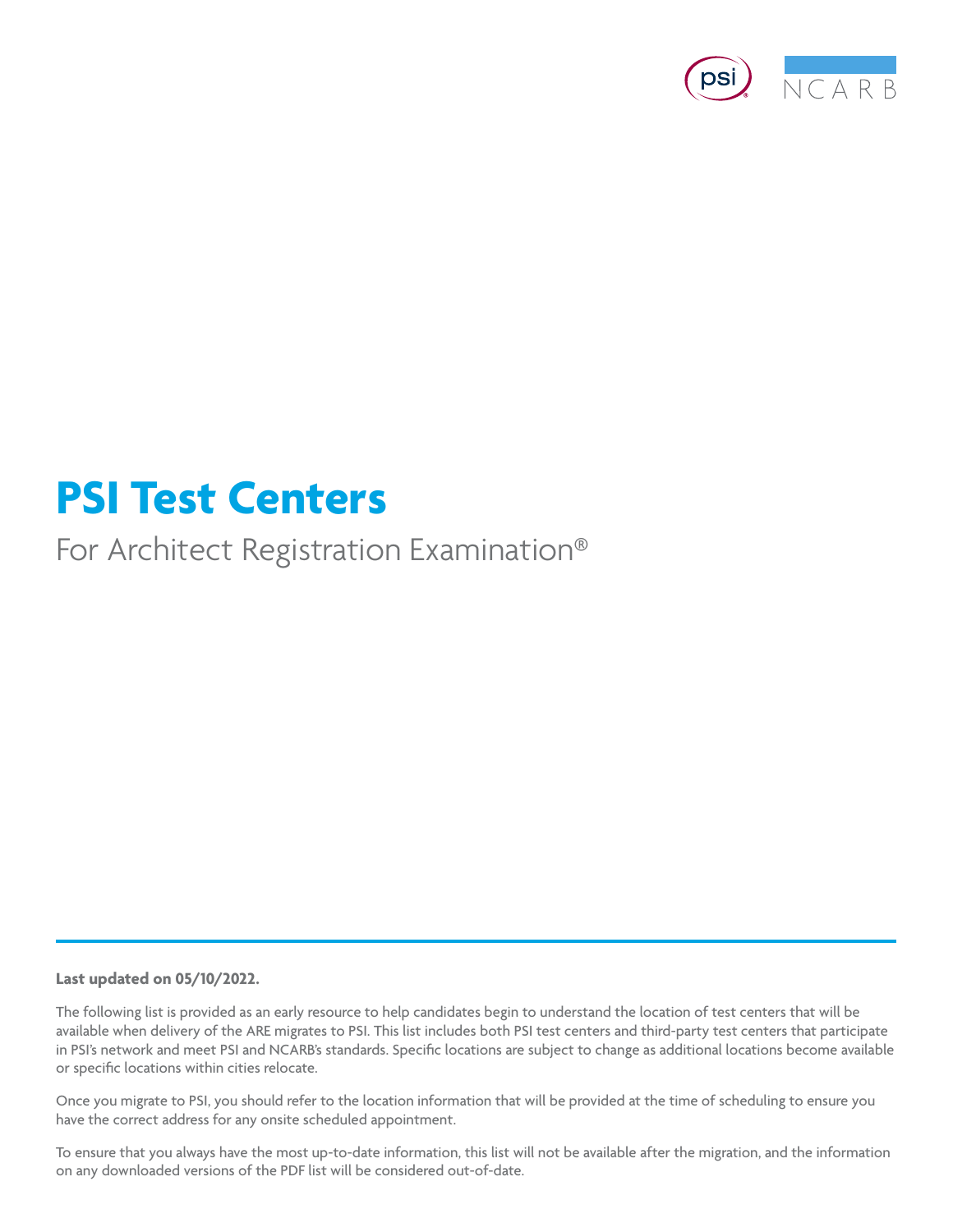Last updated 05/10/2022.



# **ALABAMA**

161 North Clinton Street Athens, AL

807 Donnell Boulevard, Suite J Daleville, AL

115 Woodall Road Decatur, AL

**ALASKA**

# 4900 University Square Huntsville, AL

6051 Airport Boulevard Mobile, AL

3100 Cottage Hill Road, Suite 112 Mobile, AL

500 Interstate Park Drive Montgomery, AL

100 Centerview Drive, Suite 100 Vestavia Hills, AL

1332 Seward Avenue Sitka, AK

1790 Tanana Loop Fairbanks, AK

3211 Providence Drive Anchorage, AK

### **ARIZONA**

306 E. Pine Knoll Drive Flagstaff, AZ

5727 N. 7th Street Phoenix, AZ

#### **ARKANSAS**

97 N. Razorback Road Fayetteville, AR

501 South 20th Street Fort Smith, AR

1000 Campus Drive Helena, AR

# **CALIFORNIA**

30851 Agoura Road Agoura Hills, CA

1 Harpst Street Arcata, CA

7305 Morro Road Atascadero, CA

5405 Stockdale Highway Bakersfield, CA

135 N. Victory Boulevard, Suite B Burbank, CA

1025 Calimesa Boulevard, Suite 4 Calimesa, CA

2600 7th Avenue Ketchikan, AK

809 2nd Avenue Seward, AK

181 N. 9th Street Show Low, AZ

40 W. Baseline Road Tempe, AZ

3014 Turman Drive Jonesboro, AR

1520 Martin Luther King Drive Little Rock, AR

8 Shackleford Plaza Little Rock, AR

17420 Avalon Boulevard Carson, CA

21660 East Copley Drive Diamond Bar, CA

351 E. Barstow Fresno, CA

138 N. Brand Boulevard Glendale, CA

8 Corporate Park Irvine, CA

15901 Hawthorne Boulevard, Suite 300 Lawndale, CA

2601 N. Campbell Avenue Tucson, AZ

100 East University Magnolia, AR

8318 Remount Road North Little Rock, AR

3777 Long Beach Boulevard, Suite 240 Long Beach, CA

3251 W. 6th Street, Suite 200 Los Angeles, CA

3600 Sisk Road, Suite 2F Modesto, CA

2861 Churn Creek, Unit C Redding, CA

6700 Indiana Avenue #245 Riverside, CA

7888 Mission Grove Parkway S. Riverside, CA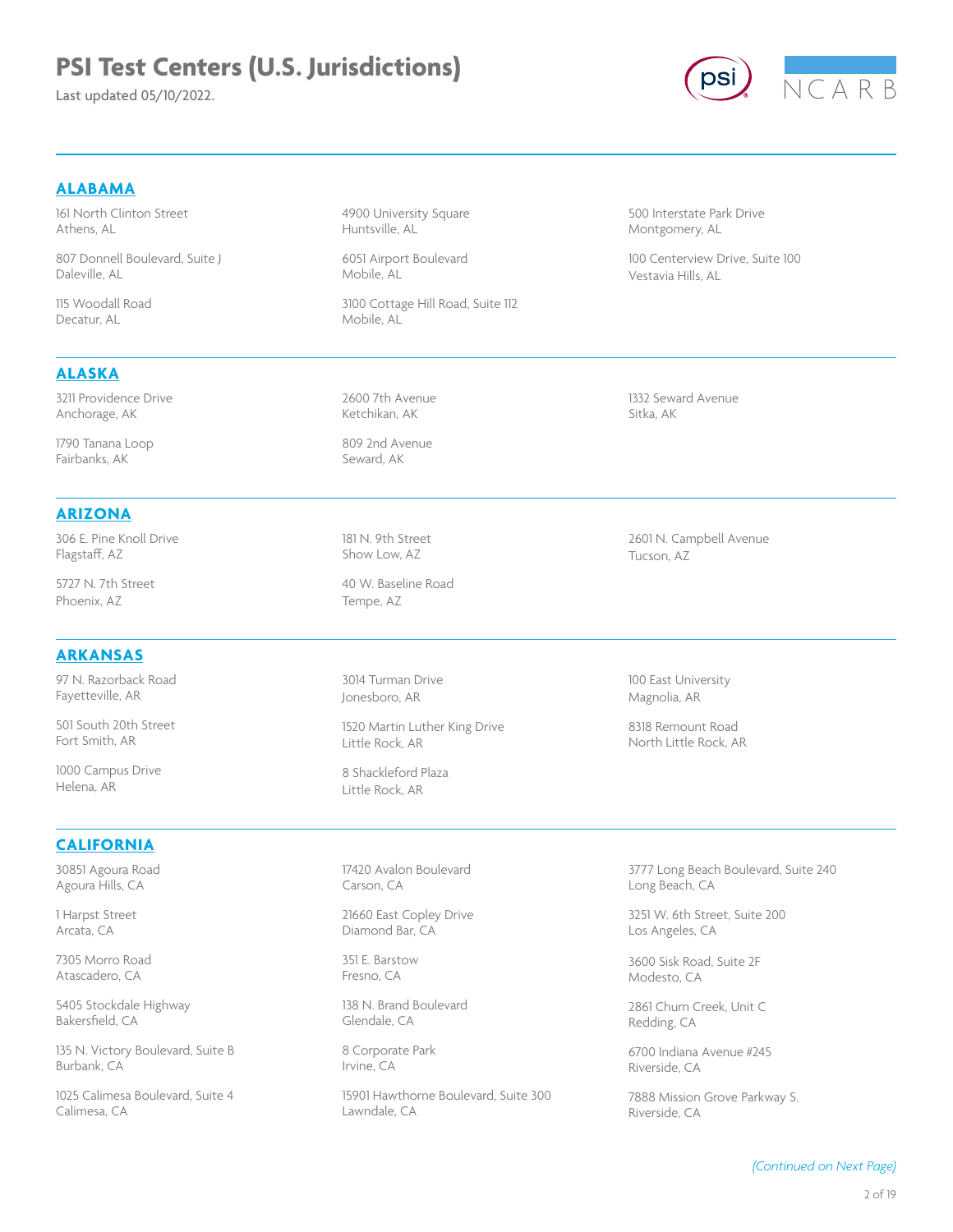Last updated 05/10/2022.



### **CALIFORNIA** *(Continued)*

8950 Cal Center Drive Sacramento, CA

5440 Morehouse Drive San Diego, CA

9880 Via Pasar, Suite F San Diego, CA

150 Executive Park Boulevard, Suite 2400 San Francisco, CA

800 Charcot Avenue San Jose, CA

#### **COLORADO**

12200 E. Briarwood Avenue Centennial, CO

5050 Edison Avenue Colorado Springs, CO

799 East 3rd Street Durango, CO

7395 S. Peoria Street, Suite 105 Englewood, CO

### **CONNECTICUT**

546 South Broad Street Meriden, CT

500 BIC Drive Milford, CT

1820 E. 1st Street Santa Ana, CA

2936 Scott Boulevard Santa Clara, CA

10330 Pioneer Boulevard Santa Fe Springs, CA

160 Wikiup Drive Santa Rosa, CA

5530 Corbin Avenue Tarzana, CA

3000 S. College Avenue, Suite 206 Fort Collins, CO

4616 S. Shields Fort Collins, CO

743 Horizon Court Grand Junction, CO

13300 West Sixth Avenue Lakewood, CO

1245 Farmington Avenue West Hartford, CT

30 Hazel Terrace Woodbridge, CT

#### **DISTRICT OF COLUMBIA**

605 Rhode Island Ave NE Washington, DC

#### **DELAWARE**

3931 Kirkwood Highway Wilmington, DE

32960 Alvarado-Niles Road Union City, CA

4245 Market Street Ventura, CA

3400 W. Mineral King Avenue Visalia, CA

175 Lennon Lane Walnut Creek, CA

803 West 4th Street Pueblo, CO

4891 Independence Street Wheat Ridge, CO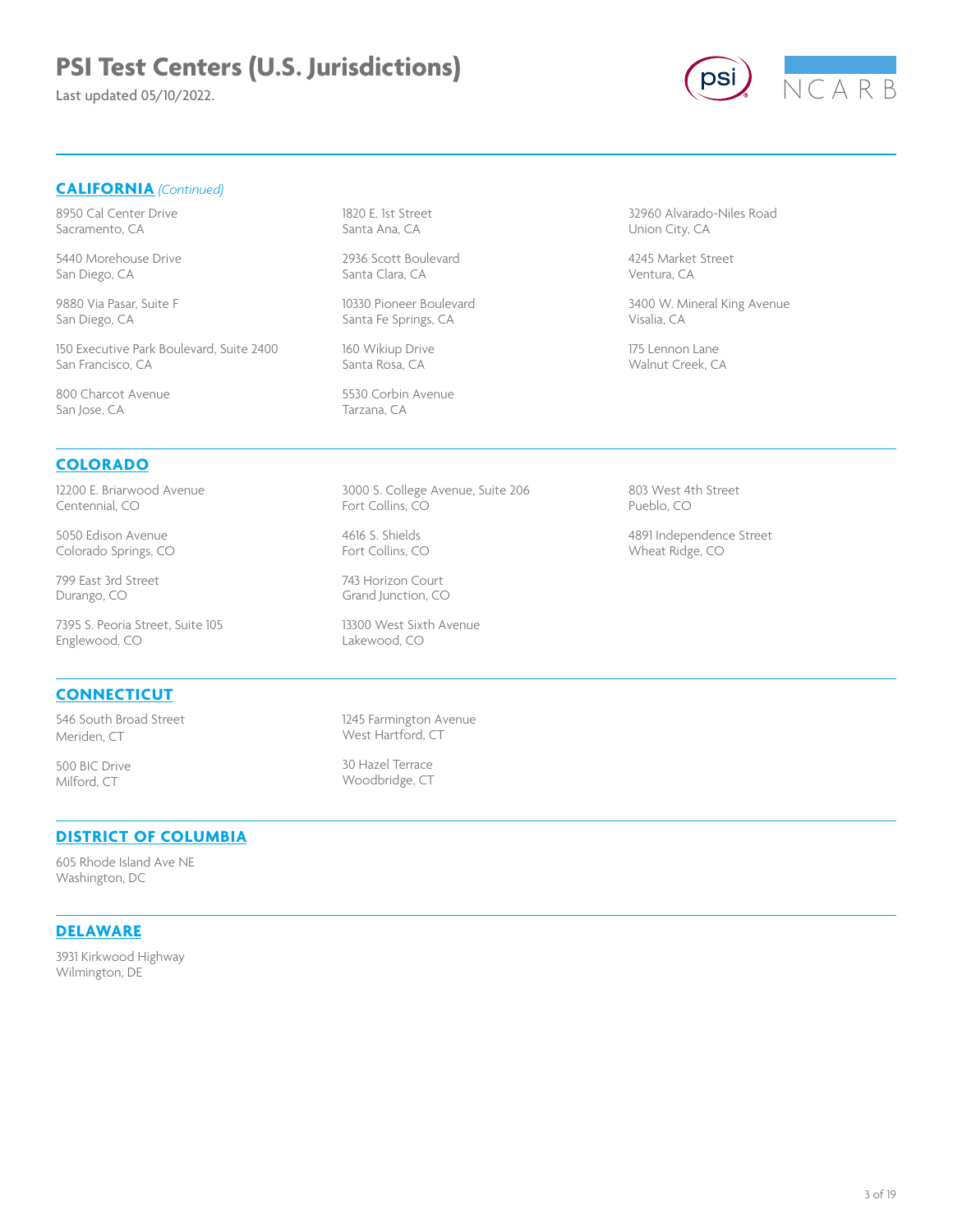Last updated 05/10/2022.



### **FLORIDA**

499 N. State Road 434 Altamonte Springs, FL

777 Glades Road Boca Raton, FL

757 Hoyt Street Chipley, FL

661 Beville Road, Suite 206 Daytona Beach, FL

800 West Cypress Creek Road Fort Lauderdale, FL

3200 College Avenue Fort Lauderdale, FL

1714 Evans Avenue Fort Myers, FL

10501 FGCU Boulevard So. Fort Myers, FL

15900 Pines Boulevard Hollywood, FL

### **GEORGIA**

2875 Old Milton Parkway Alpharetta, GA

1635 Phoenix Boulevard, Suite 17 Atlanta, GA

5600 Roswell Road Atlanta, GA

3505 Koger Boulevard Duluth, GA

385 Glynn Street North Fayetteville, GA

### **GUAM**

1 Sesame Street Mangilao, Guam

#### **HAWAII**

1585 Kapiolani Boulevard Honolulu, HI

4501 Capper Road Jacksonville, FL

5640 Pow-Mia Memorial Parkway Jacksonville, FL

7235 Bonneval Road, Suite 310 Jacksonville, FL

3939 Roosevelt Boulevard Jacksonville, FL

1725 Art Museum Drive, Building B Jacksonville, FL

3501 W. Vine Street, Suite 201 Kissimmee, FL

410 N. Wickham Road Melbourne, FL

300 N.E. 2nd Avenue Miami, FL

950 N.W. 20th Street Miami, FL

5150 Sugarloaf Parkway Lawrenceville, GA

630 Hillcrest Road, Suite 100 Lilburn, GA

3902 Northside Drive Macon, GA

6394 Zebulon Road Macon, GA

2100 Roswell Road Marietta, GA

3721 N.W. 7th Street Miami, FL

11011 S.W. 104th Street Miami, FL

11380 N.W. 27th Avenue Miami, FL

4152 W. Blue Heron Boulevard Riviera Beach, FL

7131 Professional Parkway East Sarasota, FL

2002 Old Street Augustine Road Tallahassee, FL

3220 USF Banyan Circle Tampa, FL

2206 NE 26th Street Wilton Manors, FL

2470 Windy Hill Road, Suite 253 Marietta, GA

6001 Chatham Center Drive Savannah, GA

251 Southwell Boulevard Tifton, GA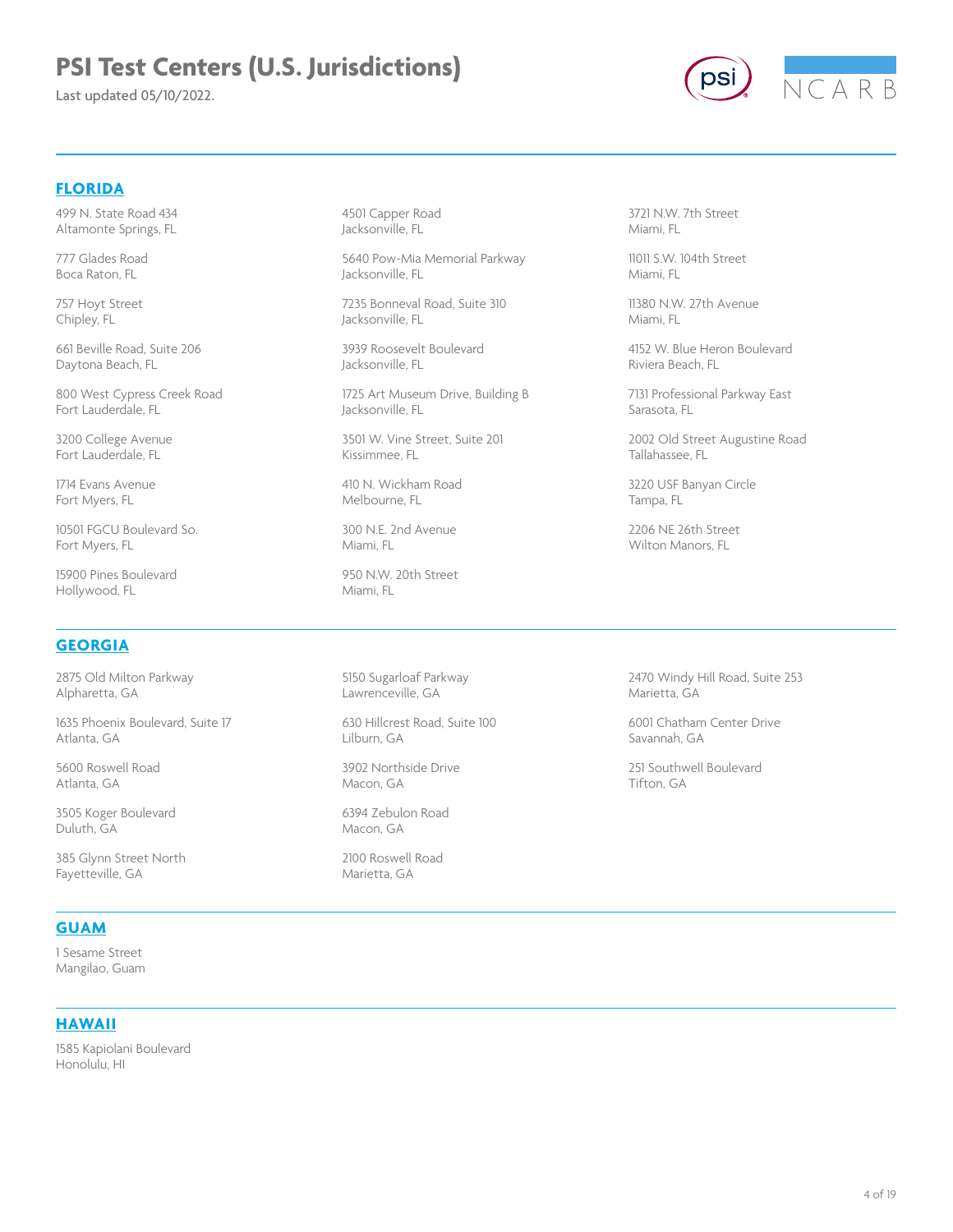Last updated 05/10/2022.



### **IDAHO**

1755 N. Westgate Drive Boise, ID

2055 W. Cesar Chaves Lane, Suite 213 Boise, ID

1600 S. 25th E. Building 1 Idaho Falls, ID

# 1210 Blake Avenue Moscow, ID

1001 S. 8th Avenue Pocatello, ID

500 8th Avenue Lewiston, ID

315 Falls Avenue Twin Falls, ID

# **ILLINOIS**

513 E. Locust Street Bloomington, IL

1263 Lincoln Drive Carbondale, IL

500 Kuhn Road Carol Stream, IL

2400 W Bradley Avenue Champaign, IL

332 S Michigan Avenue Chicago, IL

100 Lanter Court Collinsville, IL

2400 E. Devon Avenue, Suite 257 Des Plaines, IL

1 College Drive East Peoria, IL

### **INDIANA**

815 East 60th Street Anderson, IN

8109 Kingston Street Avon, IN

200 Daniels Way Bloomington, IN

4475 Central Avenue Columbus, IN

410 East Columbus Drive East Chicago, IN

3501 N First Avenue Evansville, IN

3701 Dean Drive Fort Wayne, IN

620 Wing Street, Suite 9 Elgin, IL

2400 Tom L. Wilson Boulevard Galesburg, IL

425 Fawell Boulevard Glen Ellyn, IL

4645 W. 147th Street Midlothian, IL

20006 S. Wolf Road, Suite B Mokena, IL

6600 34th Avenue Moline, IL

1223 Rickert Drive Naperville, IL

1560 Wall Street, Suite 111 Naperville, IL

22531 Co Road 18 Goshen, IN

9301 E. 59th Street Lawrence Fairbanks Building Indianapolis, IN

9302 N. Meridian Street Indianapolis, IN

1815 E .Morgan Street Kokomo, IN

3101 S. Creasy Lane Lafayette, IN

50 Walnut Street Lawrenceburg, IN

590 Ivy Tech Drive Madison, IN

1550 N. Northwest Highway, Suite 106 Park Ridge, IL

5407 N. University Drive, Arbor Hall A103 Peoria, IL

951 N. Plum Grove Road, Suite A Schaumburg, IL

3223 South Meadowbrook Road, Suite B Springfield, IL

211 N. Race Street Urbana, IL

650 Pasquinelli Drive Westmont, IL

261 S. Commerce Drive Marion, IN

125 S. High Street Muncie, IN

2357 Chester Boulevard Richmond, IN

250 E. Sample Street South Bend, IN

1700 E. In dustrial Drive Terre Haute, IN

3100 Ivy Tech Drive Valparaiso, IN

2545 Silveus Crossing Warsaw, IN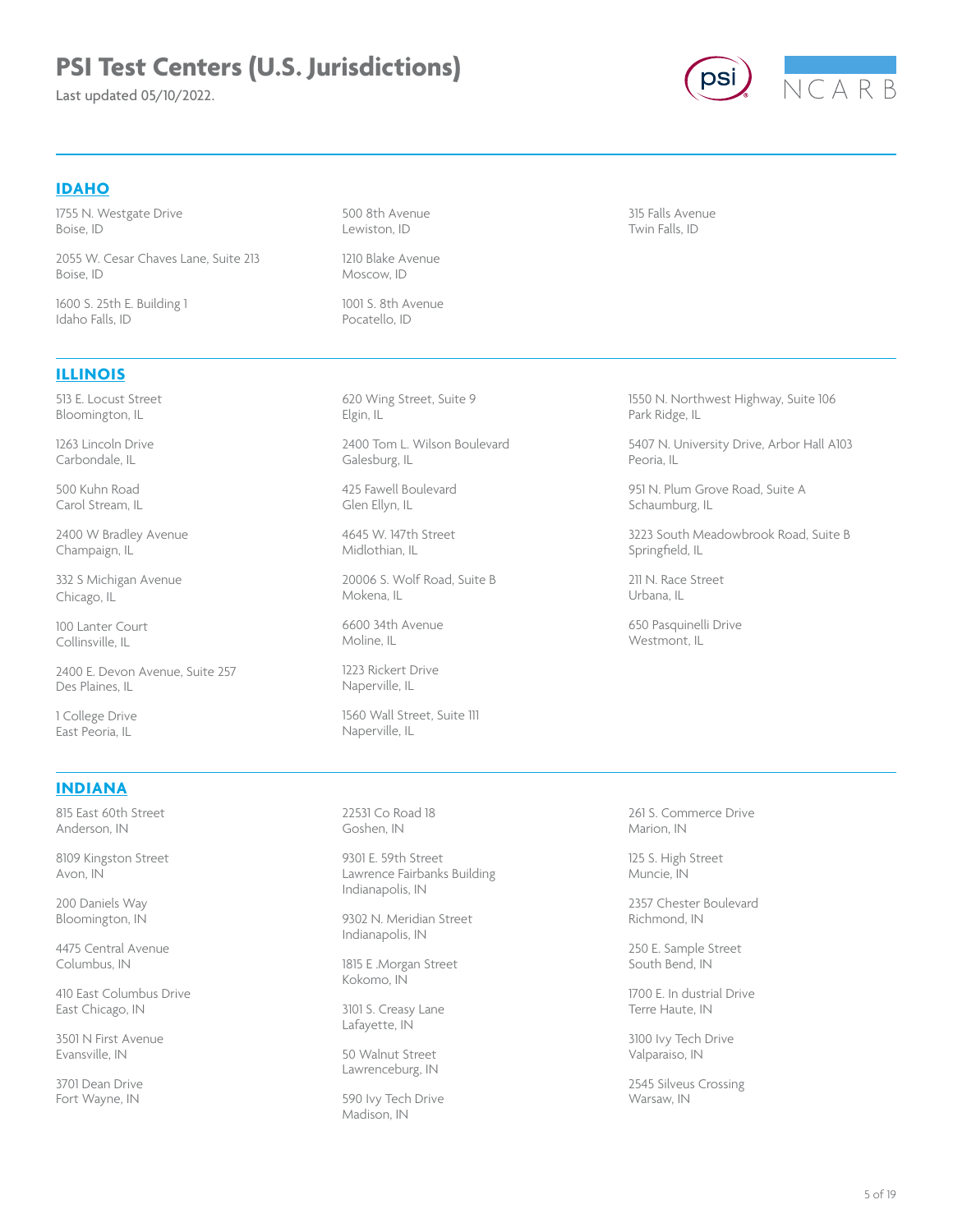Last updated 05/10/2022.



### **IOWA**

1705 McPherson Council Bluffs, IA

4935 Bowling Street, SW Cedar Rapids, IA

2323 Anderson Avenue Manhattan, KS

600 College Street Road Elizabethtown, KY

**KENTUCKY**

500 Technology Way Florence, KY

2000 College Drive John H Gray

6160 Perkins Road, Suite 133

2010 S. First Street Louisville, KY

Madisonville, KY

Baton Rouge, LA 10099 Reiger Road Baton Rouge, LA 401 Bayou Drive Monroe, LA

**MAINE**

1250 Turner Street Auburn, ME 1435 Broadway Bangor, ME

**LOUISIANA**

One Triton Circle Fort Dodge, IA

**KANSAS**

#### 525 Grandview Avenue Ottumwa, IA

603 West Park Street Sheldon, IA

4647 Stone Avenue Sioux City, IA

8000 W. 105th Street Olathe, KS

1755 US 68 Maysville, KY

100 College Road Middlesboro, KY

1501 Frederica Street Owensboro, KY

4810 Alben Barkley Drive Paducah, KY

2750 Lake Villa Drive Metairie, LA

170 James Drive E. Saint Rose, LA

910 Pierremont Road Shreveport, LA

252 Main Sreett Farmington, ME

33 Edgemont Drive Presque Isle, ME

1001 Office Park Road W. Des Moines, IA

1650 N. Fairview Wichita, KS

808 Monticello Street Somerset, KY

2 Long Avenue Whitesburg, KY

8100 Kingston Road Shreveport, LA

3621 E. Napoleon Street Sulphur, LA

343 Gorham Road South Portland, ME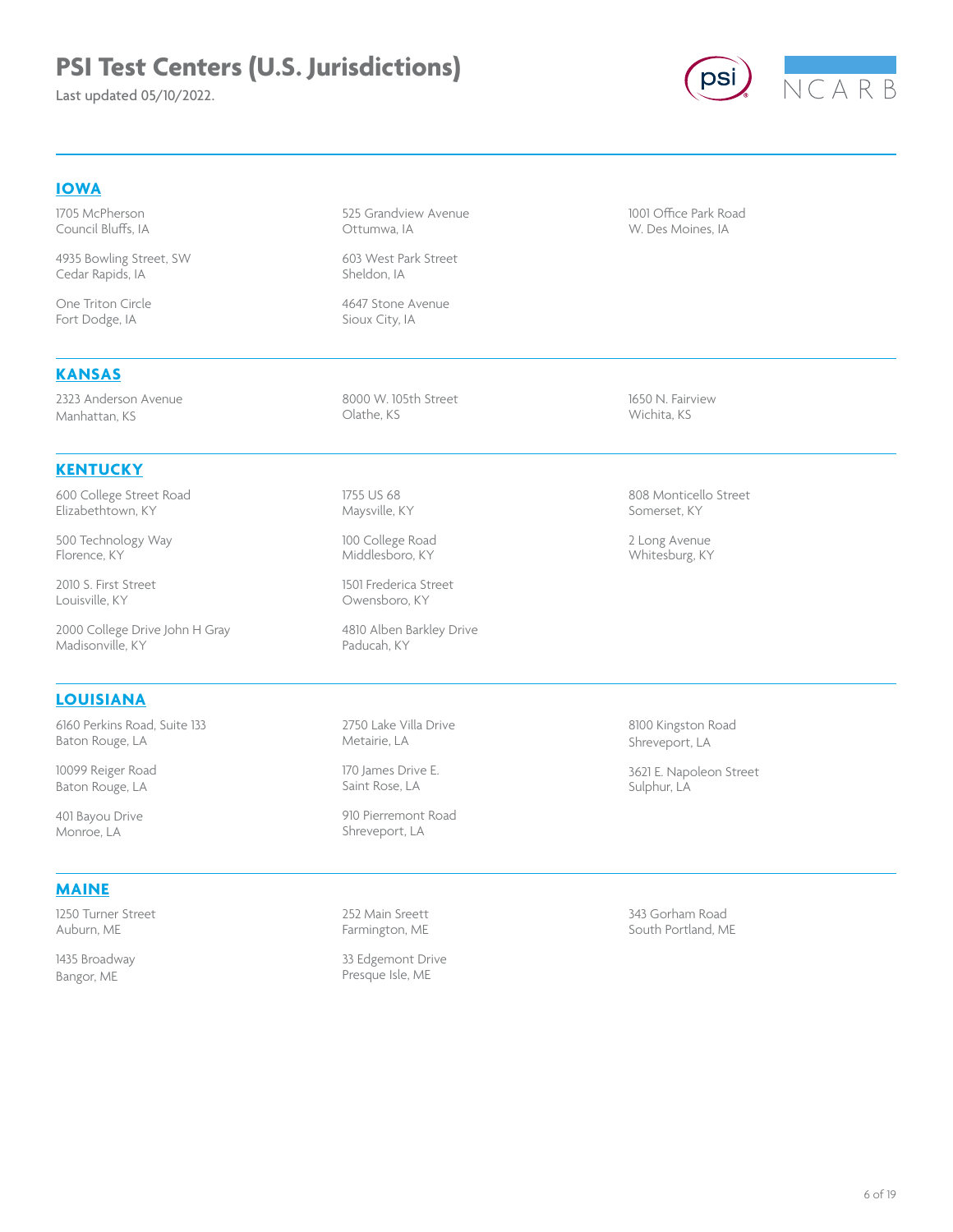Last updated 05/10/2022.



# **MARYLAND**

5011 Arbutus Avenue Baltimore, MD

2622 Lord Baltimore Drive Baltimore, MD

4920 Niagara Road College Park, MD

2137 Espey Court Crofton, MD

140 West Franklin Street Hagerstown, MD

13992 Baltimore Avenue Laurel, MD

1322 Belmont Avenue, Building #2, Suite 203 Salisbury, MD

# **MASSACHUSETTS**

48 Sword Street Auburn, MA

10 Shaw Road Bridgewater, MA

56 Roland Street Charlestown, MA

218 South Main Street Fall River, MA

# **MICHIGAN**

3200 Greenfield Road Dearborn

5401 Schaefer Road Dearborn

80 Livingston Boulevard Gaylord, MI

440 W. Main Street Gaylord, MI

#### **MINNESOTA**

501 W. College Drive Brainerd, MN

416 West Superior Street Duluth, MN

### **MISSISSIPPI**

0001, 1003 W. Sunflower Road Cleveland, MS

920 Cedar Lake Road Biloxi, MS

332 E. Monticello Street Brookhaven, MS

1 Ballard Way Lawrence, MA

100 Pleasant Street Malden, MA

258 Main Street Milford, MA

55 Boston Providence Highway Norwood, MA

4595 Broadmoor Avenue S.E., Suite 201 Grand Rapids, MI

4202 Charlar Drive Holt, MI

1229 W. Washington Marquette, MI

1961 Delta Road Saginaw, MI

819 30th Avenue South Moorhead, MN

3155 Superior Drive NW Rochester, MN

2679 Crane Ridge Drive Jackson, MS

910 Highway 19 North Meridian, MS

785 Columbia Avenue Prentiss, MS

1 Armory Street Springfield, MA

360 West Boylston Street West Boylston, MA

1111 Elm Street West Springfield, MA

800 West Cummings Park Woburn, MA

16250 Northland Drive Southfield, MI

26400 Lahser Road Southfield, MI

2600 Aero Park Drive Traverse City, MI

1935 County Road B2 West, Suite 402 Saint Paul, MN

6053 Hudson Road Woodbury, MN

375 Collegeview Street, Suite 12 Starkville, MS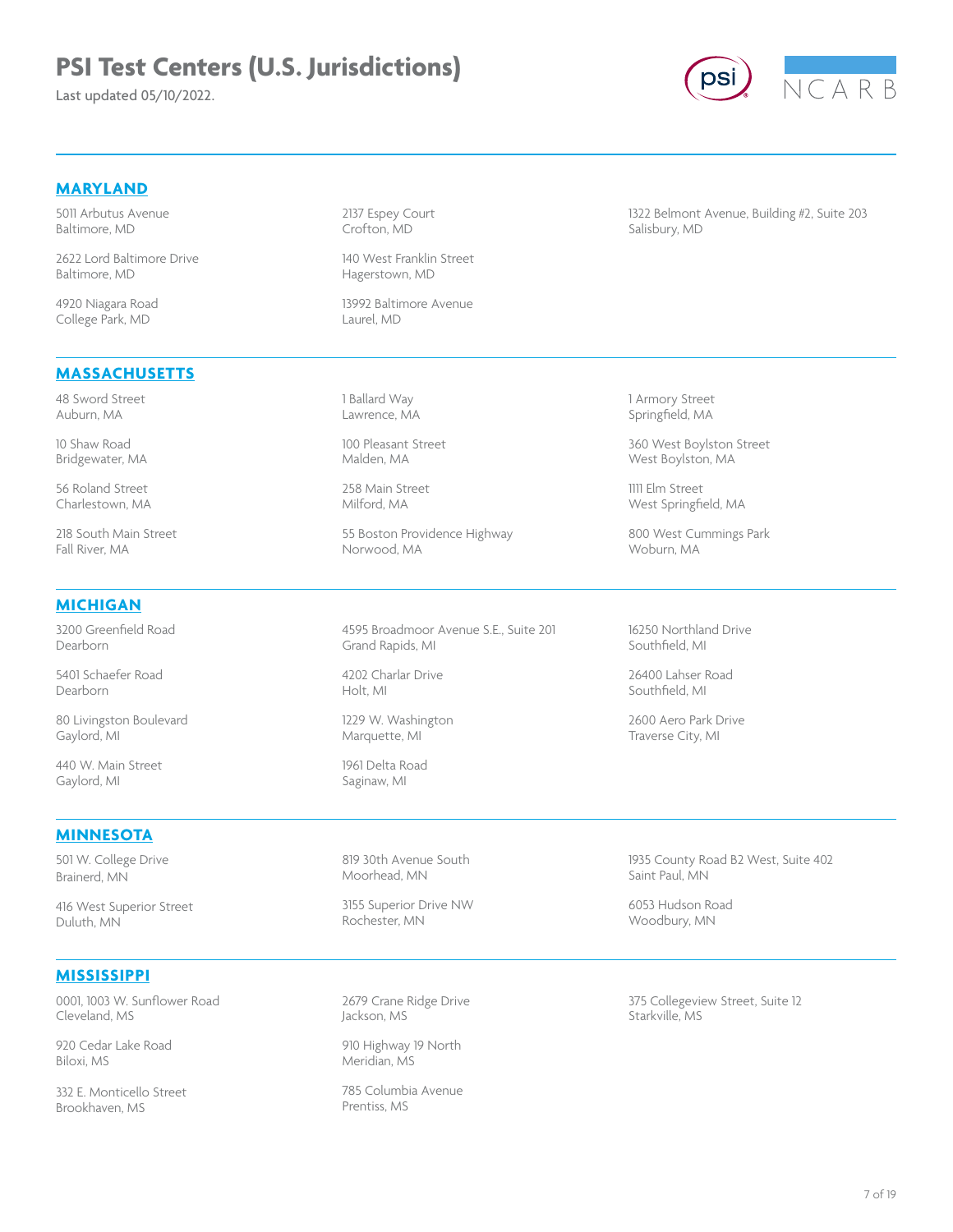Last updated 05/10/2022.



### **MISSOURI**

1080 S. Silver Springs Road Cape Girardeau, MO

609 South River Street Carthage, MO

#### **MONTANA**

15 Avanta Way #1 Billings, MT

2410 Hyde Park Road Jefferson City, MO

3003 East Chestnut Expressway Springfield, MO

11100 Mueller Road St. Louis, MO

11131 South Towne Square, Suite G St. Louis, MO

32 Campus Dr Missoula, MT

1601 E. 27th Street Scottsbluff, NE

371 College Drive Sidney, NE

#### **NEBRASKA**

1101 Halligan Drive North Platte, NE

6001 Dodge Street Omaha, NE

#### **NEVADA**

225 Silver Street Elko, NV

1500 College Parkway Elko, NV

#### **NEW HAMPSHIRE**

71 Spit Brook Road Nashua, NH

#### **NEW JERSEY**

260 Chambersbridge Road Brick, NJ

950 Kings Highway North Cherry Hill, NJ

26 Journal Square, Suite 803 Jersey City

222 New Road Linwood, NJ

155 Park Avenue, Suite 104 Lyndhurst, NJ

2625 S. Rainbow Boulevard Las Vegas, NV

3210 East Tropicana Avenue Las Vegas, NV

100 Arboretum Drive Newington, NH

1050 Wall Street West, Suite 600 Lyndhurst, NJ

3525 Quakerbridge Road Mercerville, NJ

825 Georges Road, Suite 2A North Brunswick, NJ

571 Central Avenue New Providence, NJ

17 Academy Street, Suite 810 Newark, NJ

5250 Neil Road, Suite 110 Reno, NV

522 Shoppes Boulevard North Brunswick, NJ

239 New Road Parsippany, NJ

365 W. Passaic Street Rochelle Park, NJ

110-B Meadowlands Parkway Secaucus, NJ

510 Heron Drive Swedesboro, NJ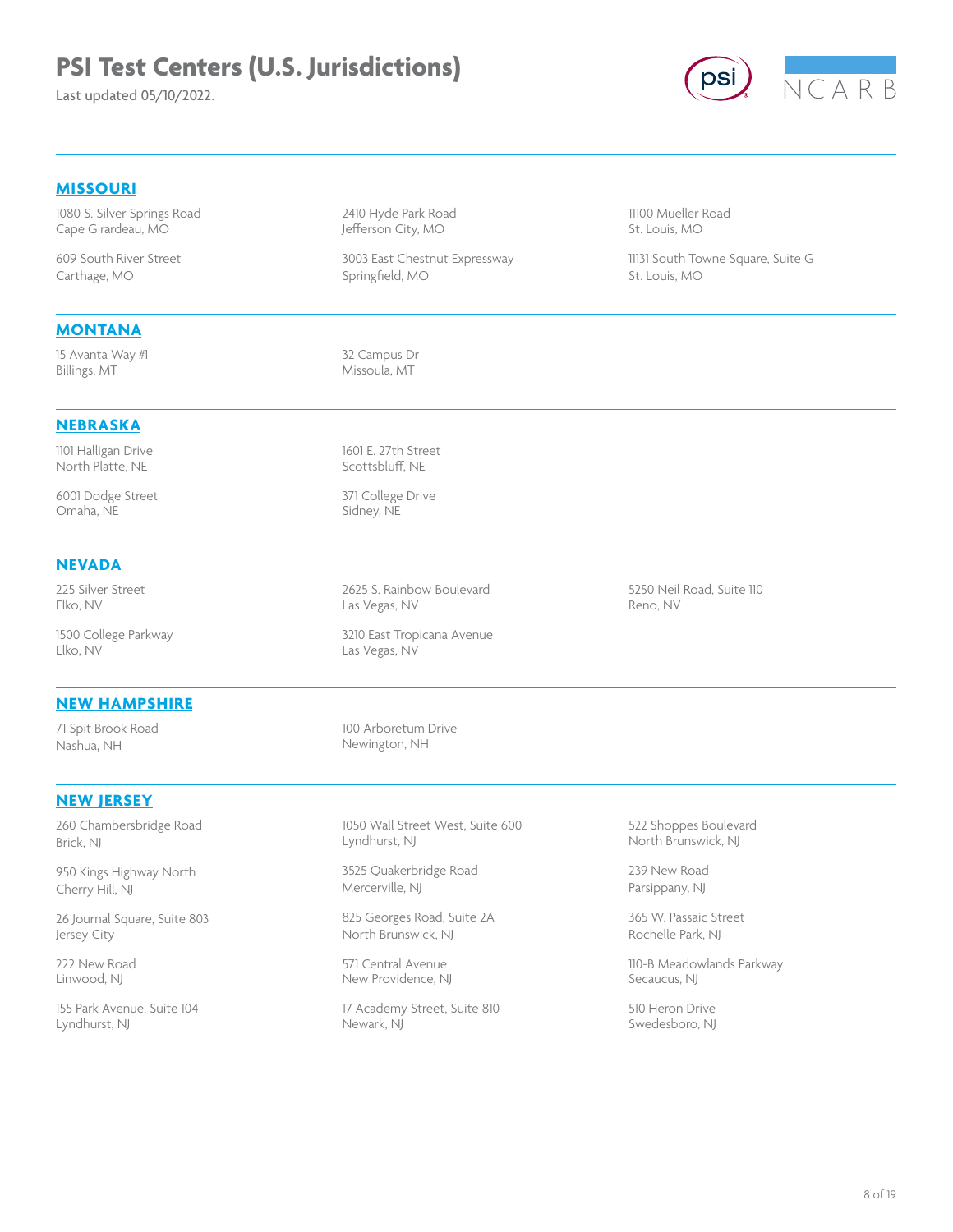Last updated 05/10/2022.



### **NEW MEXICO**

2820 Broadbent Parkway Albuquerque, NM

1307 E. 20th Street Farmington, NM

### **NEW YORK**

12 Metro Park Road, Suite 101 Albany, NY

1A Pine West Plaza Washington Avenue Extension Albany, NY

34 Marconi Street Bronx, NY

3250 Westchester Avenue, Suite 126 Bronx, NY

527 Coney Island Avenue Brooklyn, NY

54 Macdonough Street Brooklyn, NY

3121 Clinton Street, Suite 6 Buffalo, NY

1 Academic Drive Corning, NY

36-60 Main Street, 4th Floor Flushing, NY

102-50 67th Drive Forest Hills, NY

#### **NORTH CAROLINA**

1306-C Patton Avenue Asheville, NC

132 Quade Drive Cary, NC

8801 J.M. Keynes Drive, Suite 150 Charlotte, NC

5108 Reagan Drive, Suite 12 Charlotte, NC

5701 Westpark Drive Charlotte, NC

1001 N. Solano Las Cruces, NM

105 E. Fifth Street Roswell, NM

102-50 67th Drive Forest Hills, NY

6921 164th Street, Suite 9 Fresh Meadows, NY

50 Clinton Street, Suite 303 Hempstead, NY

520 Columbia Drive Johnson City, NY

20 Broad Hollow Road Long Island, NY

139 Fulton Street, Suite 605 New York, NY

566 7th Avenue, Suite 703 New York, NY

566 7th Avenue, Suite 703 New York, NY

545 Eighth Avenue, Suite 1210 New York, NY

179 East 116th Street, Suite LL-1 New York, NY

9C Dundas Circle Greensboro, NC

2404 South Charles Boulevard Greenville, NC

3724 Sycamore Dairy Road, Suite 128 Fayetteville, NC

800 College Court New Bern, NC

4001 Office Court Drive Santa Fe, NM

122 Main Street Nyack, NY

201 South Avenue, Suite 501 Poughkeepsie, NY

1000 E Henrietta Road Rochester, NY

625 Bomber Drive, Suite 133 Rome, NY

1911 Richmond Avenue, Suite 130 Staten Island, NY

1911 Richmond Avenue Staten Island, NY

6443 Ridings Road Syracuse, NY

20104 NYS Route 3 Watertown, NY

5711 Six Forks Road Raleigh, NC

1100 Logger Court Raleigh, NC

311 Judges Road Wilmington, NC

1540 Westbrook Plaza Drive Winston-Salem, NC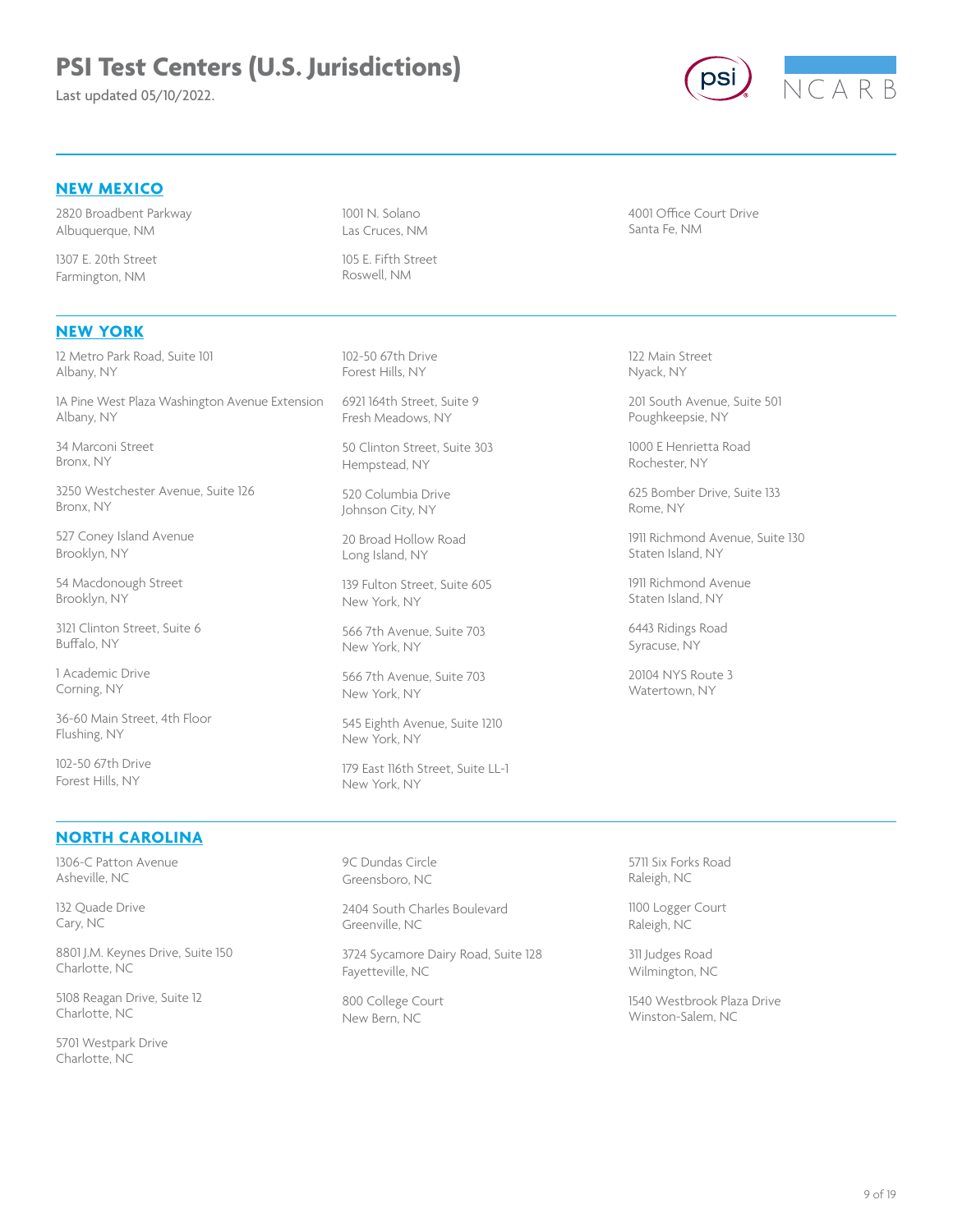Last updated 05/10/2022.



# **NORTH DAKOTA**

120 N. 3rd Street, Suite 75 Bismarck, ND

500 University Avenue W. Minot, ND

315 South Main Street Minot, ND

415 22nd Avenue N.E. Williston, ND

### **NORTHERN MARIANA ISLANDS**

Finasisu Lane, Building N Saipan, Northern Mariana Islands

### **OHIO**

1815 West Market Street, #101 Akron, OH

23240 Chagrin Boulevard Beachwood, OH

1300 Clark Street Cambridge, OH

4000 Executive Park Drive Cincinnati, OH

11353 Reed Hartman Highway Cincinnati, OH

#### **OKLAHOMA**

1201 W. Willow Road Enid, OK

4500 West Lee Boulevard Lawton, OK

21 East Carl Albert Parkway McAlester, OK

4701 12th Avenue N.W. Norman, OK

### **OREGON**

2101 Main Street Baker City, OR

325 N.W. Vermont Plaza Bend, OR

1590 E. 13th Avenue Eugene, OR

550 E Spring Street Columbus, OH

1435 Cincinnati Street, Suite 300 Dayton, OH

6397 Emerald Parkway Dublin, OH

151 Innovation Drive Elyria, OH

6431 Alum Creek Drive Groveport, OH

3800 N. Classen Boulevard, Suite C-20 Oklahoma City, OK

13301 S. Pennsylvania Oklahoma City, OK

2101 N. Ash Ponca City, OK

2840 E. 51st Street Tulsa, OK

1955 Empire Park Drive Eugene, OR

7390 South 6th Klamath Falls, OR

1236 N. Riverside Avenue Medford, OR

1446 S. Reynolds Road Maumee, OH

7029 Pearl Road Middleburg Heights, OH

1100 Wayne Street Troy, OH

1001 N. 7th Street Weatherford, OK

1915 Oklahoma Avenue Woodward, OK

8383 N.E. Sandy Boulevard, Suite 258 Portland, OR

25195 S.W. Parkway Avenue Wilsonville, OR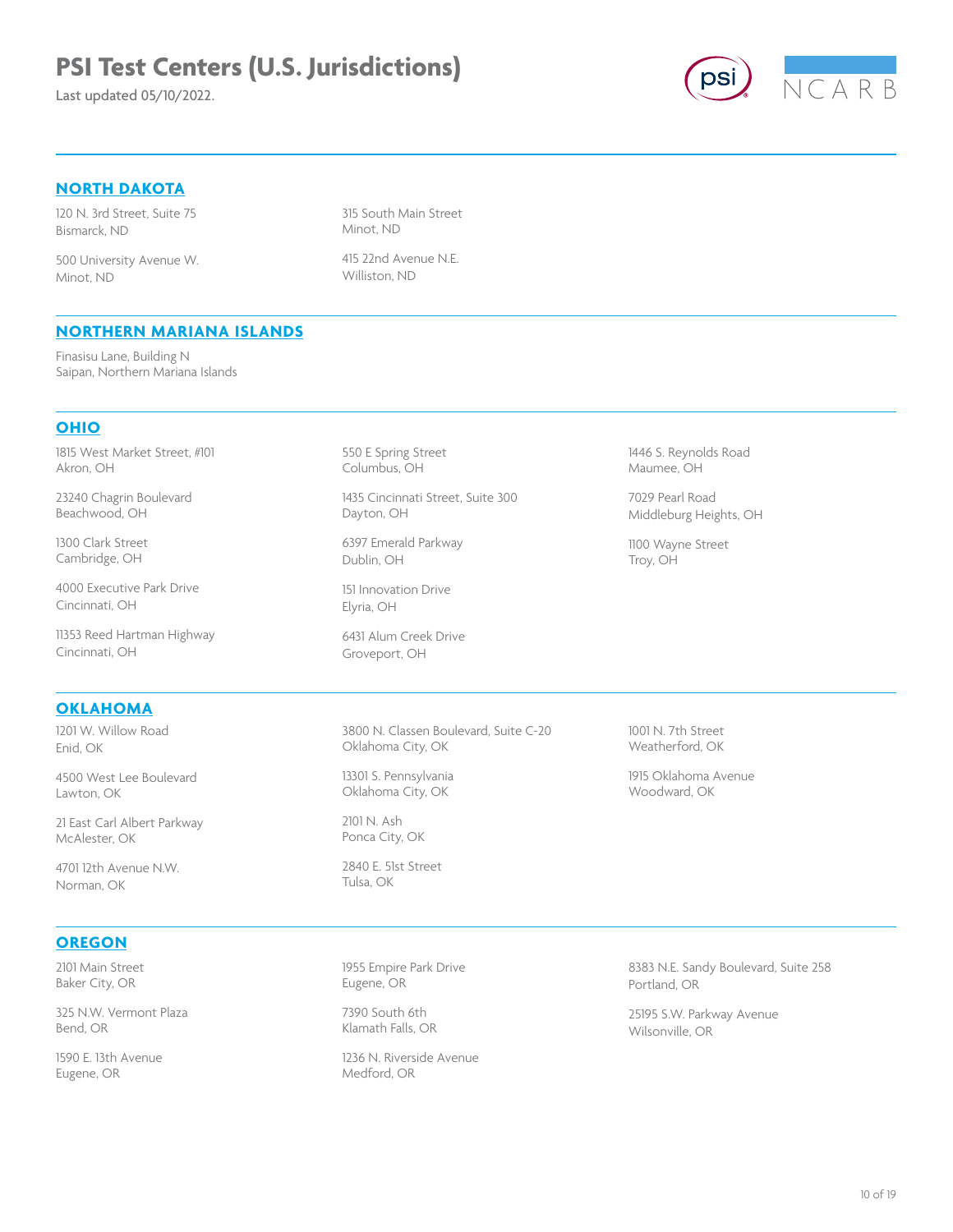Last updated 05/10/2022.



# **PENNSYLVANIA**

1620 Pond Road Allentown, PA

One Bala Avenue Bala Cynwyd, PA

1200 Veteran's Highway Bristol, PA

1125 Lackawanna Trail Clarks Summit, PA

#### **PUERTO RICO**

623 Avenida Juan Ponce de Leon San Juan, Puerto Rico

#### **RHODE ISLAND**

1395 Atwood Avenue, Suite 207 Johnston, RI

#### **SOUTH CAROLINA**

69 Robert Smalls Parkway/SC-170 Beaufort, SC

4600 Goer Drive, Suite 112A Charleston, SC

301 Allied Drive Conway, SC

121 Executive Center Drive Columbia, SC

#### **SOUTH DAKOTA**

730 E. Watertown Street Rapid City, SD

301 S. Dargan Street Florence, SC

1000 Carr 116, Suite 205 Yauco, Puerto Rico

12 Keystone Court, Suite 12

2700 W. 21st Street

116 E. Pittsburgh Street Greensburg, PA 2300 Vartan Way Harrisburg, PA

Erie, PA

Leola, PA

2276 Jefferson Davis Highway Graniteville, SC

150 Executive Center Drive, Suite 218 Greenville, SC

506 South Pleasantburg Drive Greenville, SC

1201 Arrow Avenue Watertown, SD

301 S. Gallaher View Road Knoxville, TN

324 West Mallory Avenue Memphis, TN

550 Alabama Avenue Memphis, TN

1255 Lynnfield Road, Suite 160 Memphis, TN

18th and Callowhill Streets Philadelphia, PA

1789 South Braddock Avenue Pittsburgh, PA

1430 Wade Hampton Boulevard Greenville, SC

1601 N. Oak Street Myrtle Beach, SC

6099 Mt. Moriah Road Extension Memphis, TN

44 Vantage Way, Suite 503 Nashville, TN

1102 Kermit Drive Nashville, TN

### **TENNESSEE**

6918 Shallowford Road Chattanooga, TN

1000 Neal Street Cookeville, TN

368 North Parkway Jackson, TN

902 Sunset Drive Johnson City, TN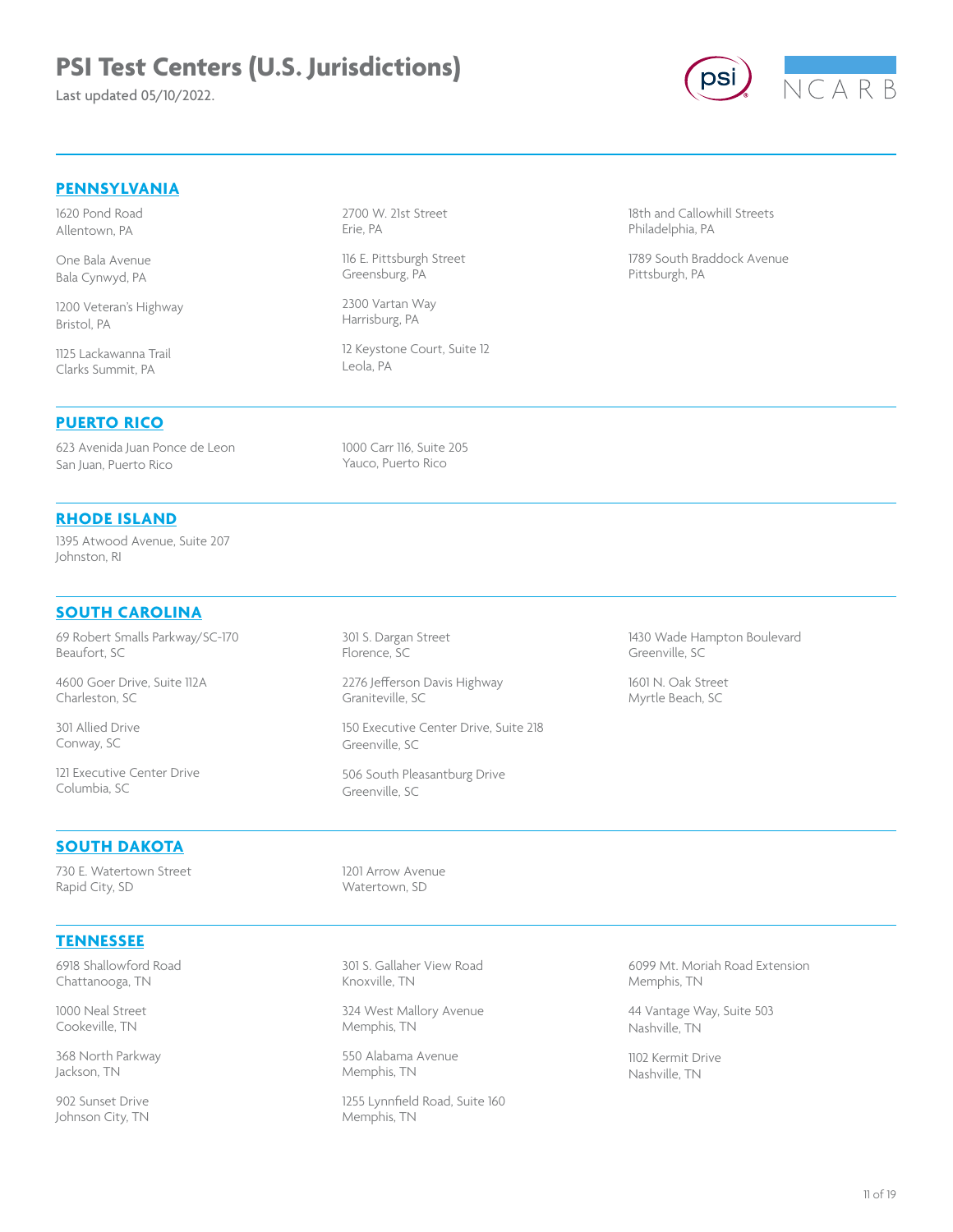Last updated 05/10/2022.



# **TEXAS**

1290 S. Willis Street Abilene, TX

4312 Teckla Amarillo, TX

2401 E. Randol Mill, Centerpoint IV Arlington, TX

1508 Dessua Ridge Lane Austin, TX

6448 Hwy 290 East Austin, TX

8000 Anderson Square Austin, TX

3100 Wildflower Drive, Suite 310 Bryan, TX

2820 South Padre Island Drive Corpus Christi, TX

4646 Corona Drive Corpus Christi, TX

1140 Empire Central Drive Dallas, TX

11436 Rojas El Paso, TX

110 N. Keechi Street Fairfield, TX

4200 South Freeway Fort Worth, TX

6801 McCart Avenue Fort Worth, TX

4801 Marine Creek Parkway Fort Worth, TX

301 Live Oak Street, Suite 1 Glen Rose, TX

2404 F Street, Suite D Harlingen, TX

650 North Sam Houston Parkway, East Houston, TX

7111 Harwin Houston, TX

8799 N. Loop E, Suite 270 Houston, TX

9555 W. Sam Houston Parkway South Houston, TX

9800 Northwest Freeway Houston, TX

10694 Jones Road, Suite 205 Houston, TX

11811 East Freeway Houston, TX

501 N 4th Street Killeen, TX

1720 S. Edmonds Lane, Suite 9 Lewisville, TX

2315 50th Street Lubbock, TX

4413 82nd Street Lubbock, TX

7112 N. 10th Street, Suite 100 McAllen, TX

4200 W. Illinois Avenue Midland, TX

2886 FM 1735 Chapell Hill Road Mount Pleasant, TX

1936 North Street Nacogdoches, TX

1701 N. Collins Boulevard Richardson, TX

600 Round Rock West Drive Round Rock, TX

6800 Park Ten Boulevard, Suite 174W San Antonio, TX

9502 Computer Drive San Antonio, TX

8319 Thora Lane Spring, TX

3800 Paluxy Drive Tyler, TX

2200 East Red River Victoria, TX

345 Owen Lane Waco, TX

3410 Taft Boulevard Wichita Falls, TX

#### **U.S. VIRGIN ISLANDS**

3000 Golden Rock Shopping Center, Suite 9 Christiansted, U.S. Virgin Islands

#### **UTAH**

757 W. 800 S. Cedar City, UT

**VERMONT**

265 Aviation Avenue South Burlington, VT 46 South 1000 East St. George, UT

2964 W 4700 S, Suite 208 Salt Lake City, UT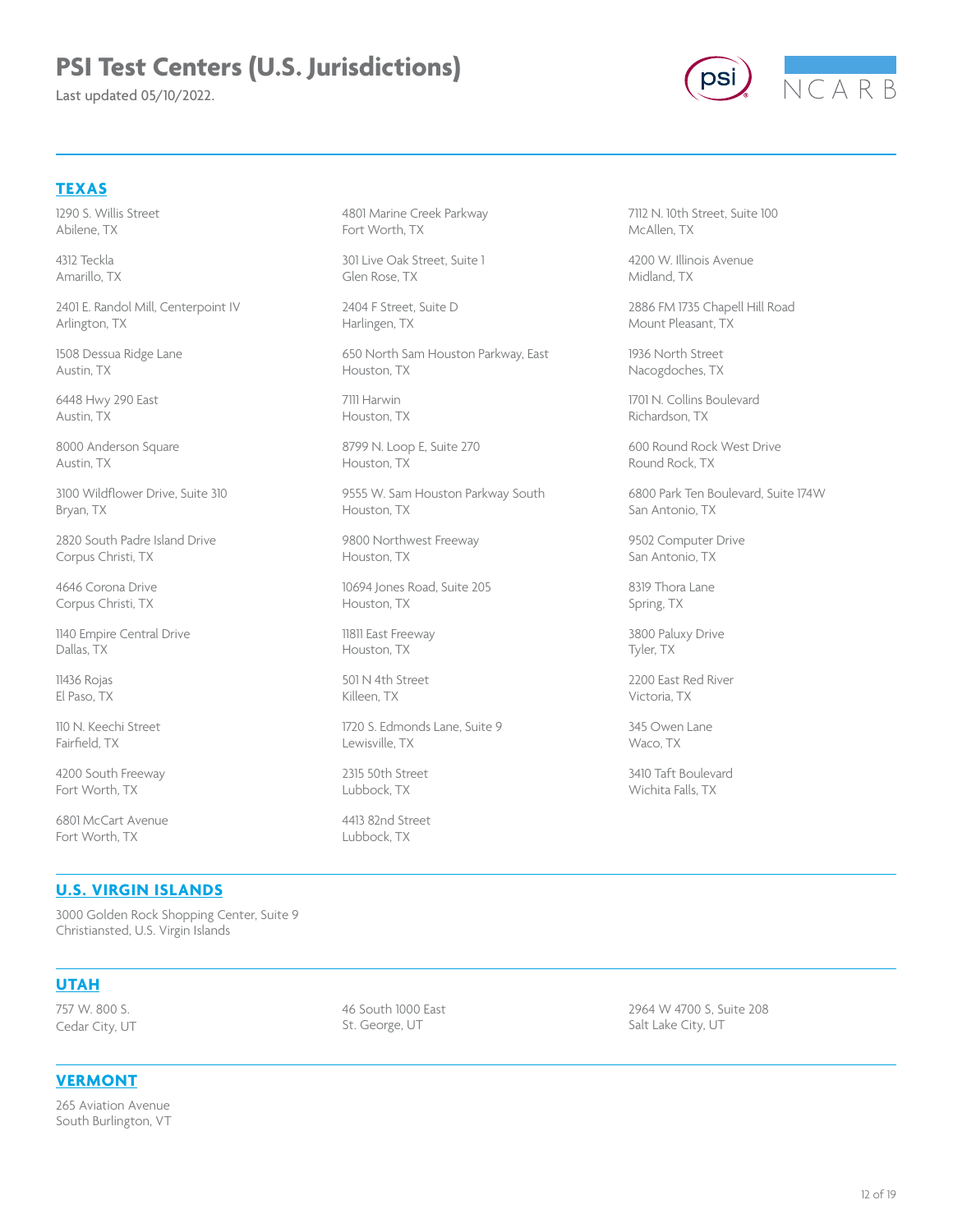Last updated 05/10/2022.



### **VIRGINIA**

205 S. Whiting Street Alexandria, VA

44075 Pipeline Plaza, No. 115 Ashburn, VA

2114 Angus Road Charlottesville, VA

109 Olde Greenwich Drive Fredericksburg, VA

#### **WASHINGTON**

400 E. University Way Ellensburg, WA

1010 S.E. Everett Mall Way Everett, WA

22910 E. Appleway Avenue Liberty Lake, WA

#### **WEST VIRGINIA**

700 A Street Beckley, WV

#### **WISCONSIN**

2740 W. Mason Street Green Bay, WI

308 16th Street North La Crosse, WI

6400 Gisholt Drive Madison, WI

# **WYOMING**

1002 S. Greeley Highway Cheyenne, WY

2322 Blue Stone Hills Drive Harrisonburg, VA

620 Moorefield Park Drive Richmond, VA

108 N. Jefferson Street Roanoke, VA

5115 Bernard Drive Roanoke, VA

3435 Martin Way E. Olympia, WA

4122 Factoria Boulevard S.E Bellevue, WA

920 N. Argonne Road Spokane Valley, WA

1 Mountwest Way Huntington, WV

2442 E. Kenwood Boulevard `Milwaukee, WI

801 Elmwood Avenue Oshkosh, WI

1919 Gallows Road Vienna, VA

484 Viking Drive Virginia Beach, VA

6501 S. 19th Street, Building 6 Tacoma, WA

9013 N.E. Highway 99 Vancouver, WA

3611 River Road, Suite 120 Yakima, WA

13650 Apple Harvest Drive Martinsburg, WV

1001 S. Main Street Racine, WI

Tower Plaza, Suite #200 Waukesha, WI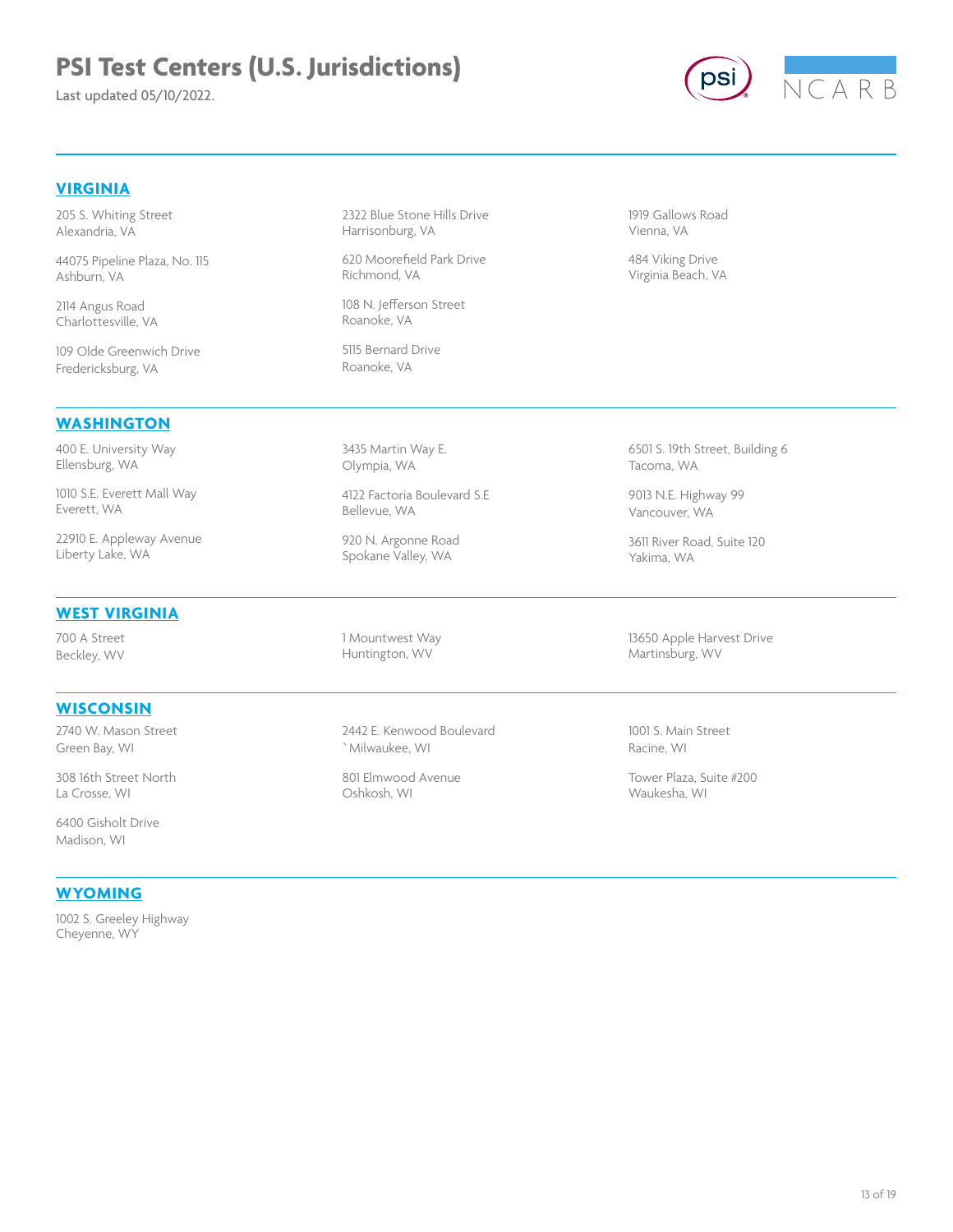# **PSI Test Centers (International)**

Last updated 05/10/2022.



# **ARGENTINA**

Chiciana 3444 Buenos Aires

| 11-13 Langhorne Street Dandenong<br>Melbourne                     | 258 Little Bourke Street<br>Melbourne                                                          |                                 |  |
|-------------------------------------------------------------------|------------------------------------------------------------------------------------------------|---------------------------------|--|
|                                                                   |                                                                                                |                                 |  |
| <b>BAHRAIN</b>                                                    |                                                                                                |                                 |  |
| Road 3621, Block 436 Alseef District                              | K Road 4034                                                                                    | Bin Salloom Plaza               |  |
| Manama                                                            | Manama                                                                                         | Shaiky Salman Highway<br>Manama |  |
| <b>BRAZIL</b>                                                     |                                                                                                |                                 |  |
| Rua Washington Luiz, 820/601 RS 90<br>Porto Alegre                | Sohoffice Nova Leopoldina Avenida<br>Doutor Gastão Vidigal, 1132, Vila Leopoldina<br>Sao Paulo |                                 |  |
| Avenida Rio Branco, 124                                           |                                                                                                |                                 |  |
| Rio de Janeiro                                                    | Avenida Paulista 1159, Conjunto 611<br>Sao Paulo                                               |                                 |  |
| Avenida Presidente Vargas, 542 Sala 415, Centro<br>Rio de Janeiro |                                                                                                |                                 |  |

814 2220 68th Stree N.E. Calgary, Alberta - AB

18A Superior Crescent Charlottetown, Prince Edward Island

220-8944 182 Street Edmonton, Alberta - AB

11762 106 Street N.W. Edmonton, Alberta - AB

900 Hanwell Rd. Fredricton, New Brunswick - NB 6436 Quinpool Road, #201 Halifax, Nova Scotia - NS

2550 Argentia Road, Unit #115 Mississauga, Ontario - ON

5170 Dixie Road, Unit 203 Mississauga, Ontario - ON

1400 Clyde Avenue #222 Nepean, Ontario - ON

4500 Wascana Parkway Regina, Saskatchewan - SK

4507 Sources Boulevard Roxboro, Quebec - QC

140-502 Wellman Crescent Scarborough, Ontario - ON

410-1190 Melville Street Vancouver, British Columbia - BC

130 Henlow Bay Winnipeg, Manitoba - MB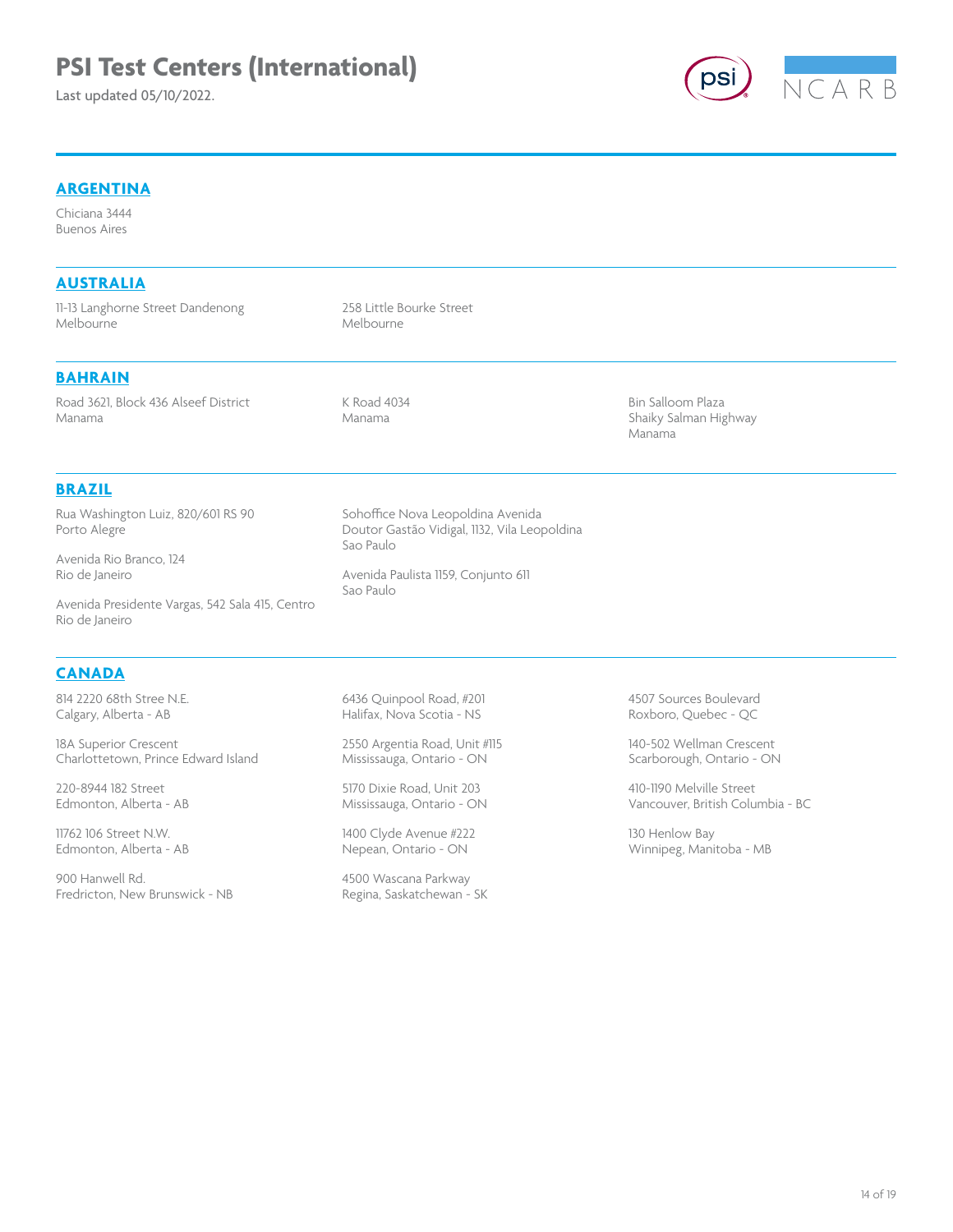# **PSI Test Centers (International)**

Last updated 05/10/2022.



#### **CHINA**

No. 103 Beijing Road, Haidian District Beijing

No. 4 Keyuansan Road, Wuhou District Chengdu

No. 108 Tiyu East Road, Tianhe District Guangzhou

310 Yuangang Road, Tianhe District Guangzhou

Hubing Road, Guangshan Lake District Guiyang

No. 108 Huaxing Road, Xihu District Hangzhou

R&D Building, Emerging Industry Incubator Base, Qixia District Nanjing

No. 176, Daxue East Road, Xixiangtang District Nanning

No. 36 Boyun Road, Pudong District Shanghai

No. 286, The Youth Avenue, Heping District Shenyang City

No. 10, Science and Technology South 12th Road, Nanshan District Shenzhen

No. 276 Xueyuanzhong Road, Lucheng District Zheijiang

No. 56 Zijing Mountain Road, Jinshui District Zhengzhou

### **FRANCE**

233 Rue Du Faubourg Saint Martin Paris

#### **GERMANY**

Heinz-Meise-Straße 98 Rotenburg an der Fulda

#### **GREECE**

Char. Trikoupi 18 & Academias Str. Hellenic English Council, 2nd Fl. Athens

#### **HONG KONG**

109 Argyle Street, Mongkok, Kowloon Hong Kong

#### **JAPAN**

2F Hitachi Gobancho Building, 4-8, Gobancho, Chiyoda-ku, Tokyo

### **ITALY**

Via dei Bersaglieri N., 11-13 Bari

Via Gerolamo Vida, 11 Milano

Via A. Carrante, 1/F Bari

Via Antiniana, 2I

Pozzuoli NA

**KUWAIT**

ITTS, Farwaniyah-Habib Mnawer Street Al Doloum Complex Kuwait City

### **NETHERLANDS**

Dalsteindreef 1042, 1112 XC Diemen

Hotel De Ruwenberg, Ruwenbergstraat 7 Sint-Michielsgestel